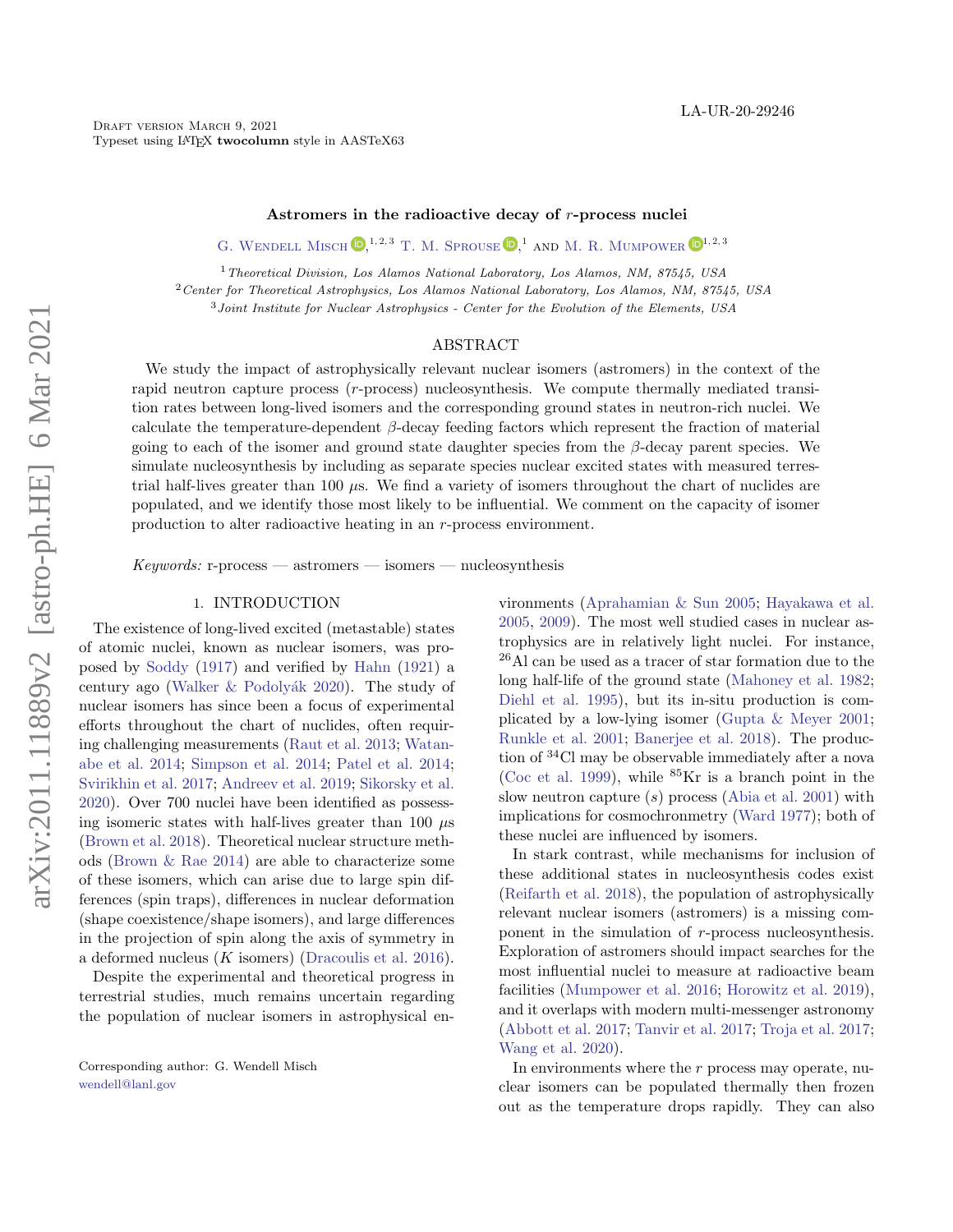be fed by β-decay of more neutron-rich isotopes, as well as through other nuclear reactions such as neutron capture and fission [\(Wisshak et al.](#page-7-18) [2006;](#page-7-18) [Okumura et al.](#page-7-19) [2018\)](#page-7-19). The direct population of nuclear isomers has recently been shown to be potentially influential in the radioactive heating of r-process events by Fujimoto  $\&$ [Hashimoto](#page-6-13) [\(2020\)](#page-6-13). They compared a no-isomer simulation against two which included several hand-picked isomers; both isomer models essentially replaced the ground-state properties of the selected nuclei with the isomer properties.

In this work, we explore for the first time dynamical freeze-out as well as the thermal and  $\beta$ -decay population mechanisms of nuclear isomers in the  $r$  process. We demonstrate that a range of nuclear isomers are significantly populated in the  $r$  process between first peak (mass number,  $A \sim 80$ ) and third  $(A \sim 195)$  peak elements. We introduce an Astromer Importance Rating (AIR) to identify astromers among our included isomers, and we show the effects of our careful treatment of known nuclear isomers on an r-process heating curve. By dynamically including both nuclear isomers and their corresponding ground states, we account for a previously unaddressed non-equilibrium process in simulations of heavy element nucleosynthesis.

## 2. NUCLEAR ISOMERS & NUCLEOSYNTHESIS

We treat isomers with half-lives greater than 100  $\mu$ s and ground states as distinct "long-lived" species. We use the method of [Misch et al.](#page-7-20) [\(2020\)](#page-7-20) to calculate the thermally mediated transition rates between long-lived states via intermediate states. This method assumes the states communicate through a thermal photon bath and does not rely on any approximations for the solution to the linear system of equations. The temperaturedependent  $\beta$ -decay rates for these long-lived states is computed using the ensemble formalism of [Gupta &](#page-6-8) [Meyer](#page-6-8) [\(2001\)](#page-6-8).

To account for the feeding of  $\beta$ -decay daughter nuclei with isomers, we combine laboratory  $\beta$ -decay log(ft) values to specific daughter states with that state's probability to contribute to each daughter ensemble; we use available laboratory  $β$ -decay rates and measured  $β$  intensities to obtain the  $\beta$  feeding when  $\log (ft)$  values are unavailable. This yields temperature-dependent decay rates into each of the daughter "species." When  $\beta$ intensities are unavailable in the literature, we assume that all decays go to the daughter ground state.

Our isomer calculations use experimental level energies, half-lives, spin-parity assignments,  $\gamma$  intensities,

and  $\log (ft)$  values/ $\beta$  intensities from ENSDF<sup>[1](#page-1-0)</sup>. We include all experimental levels if there are fewer than 30 reported; if there are more than 30 levels, we include all levels up to the 10 levels above the highest-lying isomer (minimum 30); the analysis of [Coc et al.](#page-6-10) [\(1999\)](#page-6-10) shows that this selection is more than adequate to accurately compute transition rates. For unmeasured  $\gamma$ transitions, we use the Weisskopf approximation [\(Weis](#page-7-21)[skopf & Wigner](#page-7-21) [1930\)](#page-7-21).

We simulate nucleosynthesis with the Jade nuclear reaction network of [Sprouse et al.](#page-7-22) [\(2021\)](#page-7-22). Jade uses a matrix exponential solver that enables the inclusion of temperature-dependent effects on nuclear transmutation rates. This allows us to dynamically track the population and de-population of the long-lived states of individual isotopes as a function of time. For nuclei with isomers, we use the aforementioned treatment. Otherwise, we take laboratory ground-state-to-ground-state half-lives from evaluated data<sup>[2](#page-1-1)</sup> [\(Brown et al.](#page-6-2) [2018;](#page-6-2) [Audi](#page-6-14) [et al.](#page-6-14) [2017\)](#page-6-14) and supplement with theoretical predictions for yet-to-be-measured nuclei (Möller et al. [2019\)](#page-7-23).

A species in our nucleosynthesis network is referenced by two indices: 1)  $i$  maps between a tuple consisting of proton number  $Z$  and neutron number  $N$ , and 2) j indicates the individual long-lived state of the nucleus. For the sake of this work, we use q and  $m$  as values of  $i$  to denote the ground state and isomer, respectively. Our network explicitly includes all isomeric states of each isotope, but for clarity, our arguments are presented as though each isotope has at most one isomer.

We focus this work on the population of nuclear isomers in the r process after  $\sim$ 15 minutes. In this epoch, all relevant neutron captures have finished, and  $\beta$ -decay, thermally induced excitation, and radiative/thermally stimulated de-excitation are the primary nuclear reaction channels. We assume an initial solar-like distribution of r-process material [\(Arnould et al.](#page-6-15) [2007\)](#page-6-15) situated far from stability; the distribution consists of all three major r-process abundance peaks [\(Sprouse et al.](#page-7-22) [2021\)](#page-7-22) as motivated by recent observations [\(Abbott et al.](#page-6-12) [2017;](#page-6-12) [Watson et al.](#page-7-24) [2019\)](#page-7-24). We have studied the production of nuclear isomers in a variety of astrophysical conditions; here we take the temperature evolution used in [Zhu et al.](#page-7-25) [\(2018\)](#page-7-25), which is based on a homologous expansion into free space [\(Lippuner & Roberts](#page-7-26) [2015\)](#page-7-26). We stop our calculations after  $\sim$ 3,600 days (10 years).

<span id="page-1-0"></span><sup>1</sup> From ENSDF database as of June 29th, 2020. Version available at <http://www.nndc.bnl.gov/ensarchivals/>

<span id="page-1-1"></span><sup>2</sup> [https://www-nds.iaea.org/public/download-endf/](https://www-nds.iaea.org/public/download-endf/ENDF-B-VIII.0/) [ENDF-B-VIII.0/](https://www-nds.iaea.org/public/download-endf/ENDF-B-VIII.0/)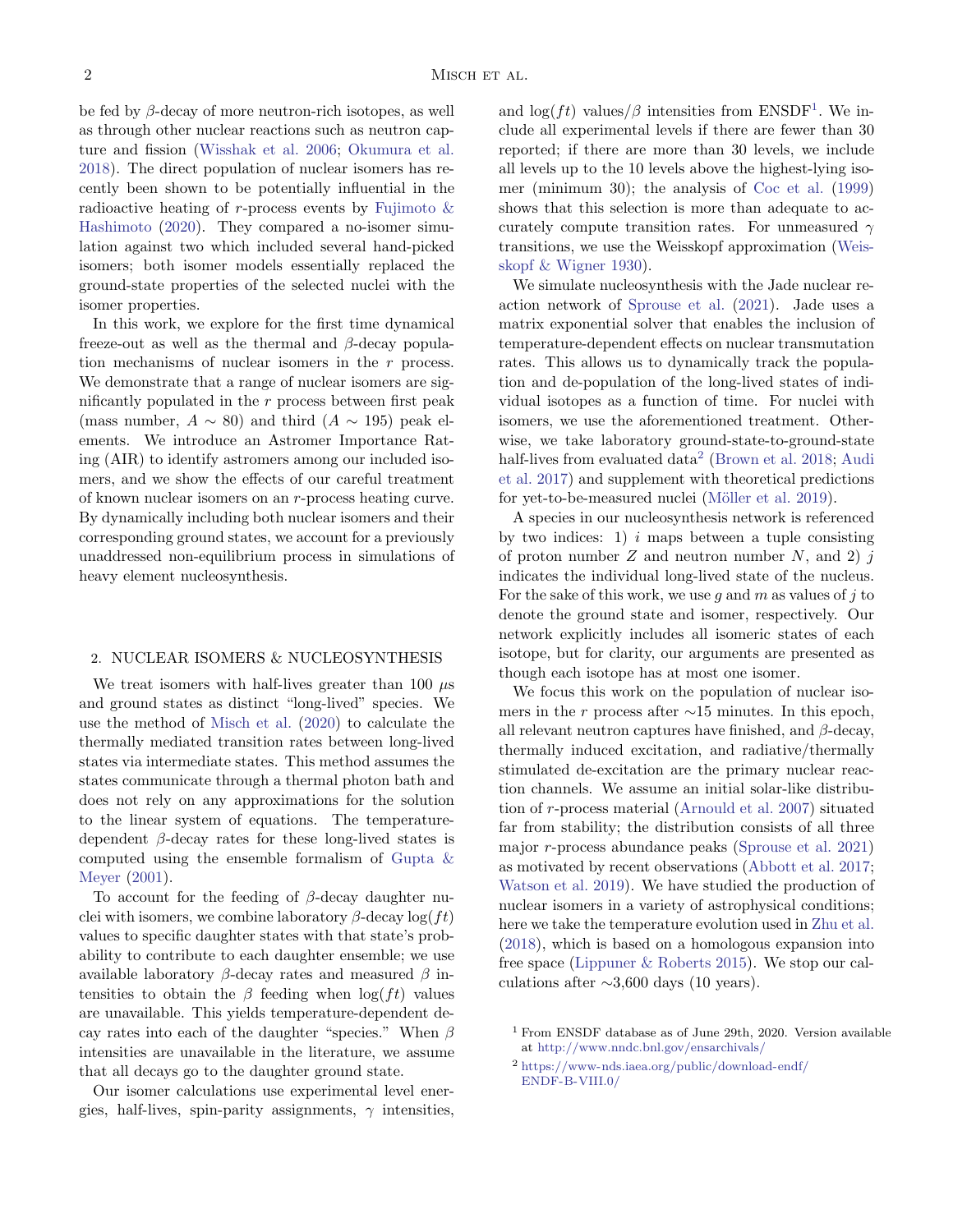We define the population ratio  $R_{i,m}$  of the isomer species of isotope i as

<span id="page-2-0"></span>
$$
R_{i,m} = \frac{Y_{i,m}}{\sum_j Y_{i,j}} \tag{1}
$$

The abundance  $Y_{i,j}$  is the number of isotope i in state j per baryon of material. Thus  $R_{i,m}$  is the ratio of the isomer abundance to the total abundance of the isotope. For the sake of brevity and legibility, we suppress the indices on R from here on.

By finding the maximum value of  $R$  over time for each isomer, we can identify which are populated in a nucleosynthesis event. Figure [1](#page-3-0) shows this value for the 48 isotopes which at some time in our simulation had  $R \geq 0.1$ . Many of the most populated isomers lie in one of the three r-process abundance peaks located at  $A \sim 80$ ,  $A \sim 130$ , and  $A \sim 195$ . The isomers in these three peaks may be especially significant to the  $r$  process, as they not only represent a significant fraction of their respective isotopes, but also these isotopes are among the most abundantly populated during an r process event.

However, not all highly populated isomers are astromers. They may not freeze out before the isotope has decayed away, or they may not decay at a rate appreciably different from the ground state. And even if an isomer is an astromer, the nuclear isotope may not be sufficiently abundant to influence r-process evolution. Therefore, we develop a metric to assist in identifying important astromers.

A species affects evolution through its destruction (decay or de-excitation). For example, consider an abundant ground state of a stable isotope in a cold environment. This species does not participate in the evolution since it neither affects heating nor drives change in abundance. Similarly, a rapidly decaying isotope with low abundance will not affect the environment. We calculate the specific activity a of each species to measure its influence.

$$
a_{i,j} = \lambda_{i,j} Y_{i,j} \tag{2}
$$

$$
\lambda_{i,j} \equiv \sum_{\text{channels}} \lambda_{i,j}^{\text{channel}} \tag{3}
$$

The  $\lambda$ s are destruction rates (s<sup>-1</sup>), and the indices *i* and  $i$  are as in equation [1;](#page-2-0) we will suppress the  $a$  indices  $i$ and  $j$  going forward, taking  $j$  to always be the isomer. In this work, our channels consist exclusively of  $\beta$  decays and thermally-mediated internal transitions. Activity then quantifies the number of actions taken by an isotope (transitions and/or decays) per baryon of material

per second. The most active isotopes at a given time drive the evolution, provided that that activity is not simply internal transitions back and forth between the ground state and isomer. This brings us to the thermally weighted abundance imbalance.

To be an astromer, we also require that the isomer  $m$ be out of thermal equilibrium with the ground state  $g$ ; otherwise, its isomeric quality does not meaningfully impact the evolution as nucleosynthesis proceeds (compared to assuming thermal equilibrium level populations). To assess how far the populations are from thermal equilibrium, we first define a thermally scaled abundance  $\widetilde{Y}$  that enables us to compare the GS and isomer abundances on equal footing.

$$
\widetilde{Y} \equiv \frac{Y}{(2J+1)e^{-E/T}}
$$
\n(4)

In thermal equilibrium,  $\widetilde{Y}_q = \widetilde{Y}_m$ . Now, to quantify how far these values are from equality, we use (the absolute value of) their imbalance I.

$$
I(\widetilde{Y}_g, \widetilde{Y}_m) = \frac{|\widetilde{Y}_g - \widetilde{Y}_m|}{\widetilde{Y}_g + \widetilde{Y}_m}
$$
(5)

If the scaled abundances are equal (in thermal equilibrium), the imbalance is zero, and as they diverge, the imbalance tends toward unity. Imbalance has the helpful feature of being independent of the scale of the abundances without going to infinity the way a ratio of the two quantities might; this second point is important when e.g. only one state is populated. Furthermore, unlike a ratio, the imbalance will be "large" (near unity) for inputs which are very different from one another regardless of which is greater.

Taken as a product, the activity  $a$ , imbalance  $I$ , and population ratio  $R$  give a useful metric—the Astromer Importance Rating AIR—to help identify populated and influential astromers.

$$
AIR = Activity \times Imbalance \times population Ratio
$$
  
=  $a \times I \times R$  (6)

AIR selects isomers which 1) have a high activity, 2) are far from thermal equilibrium, and 3) have a significant population relative to ground. These are the necessary ingredients for an influential astromer. Note that it is possible for a slow-decaying astromer to effectively reduce a. However, at later times, everything with a high a will have decayed away, leaving the slower astromer to dominate the AIR then. We therefore search AIR over a broad range of times to maximize our ability to find important astromers.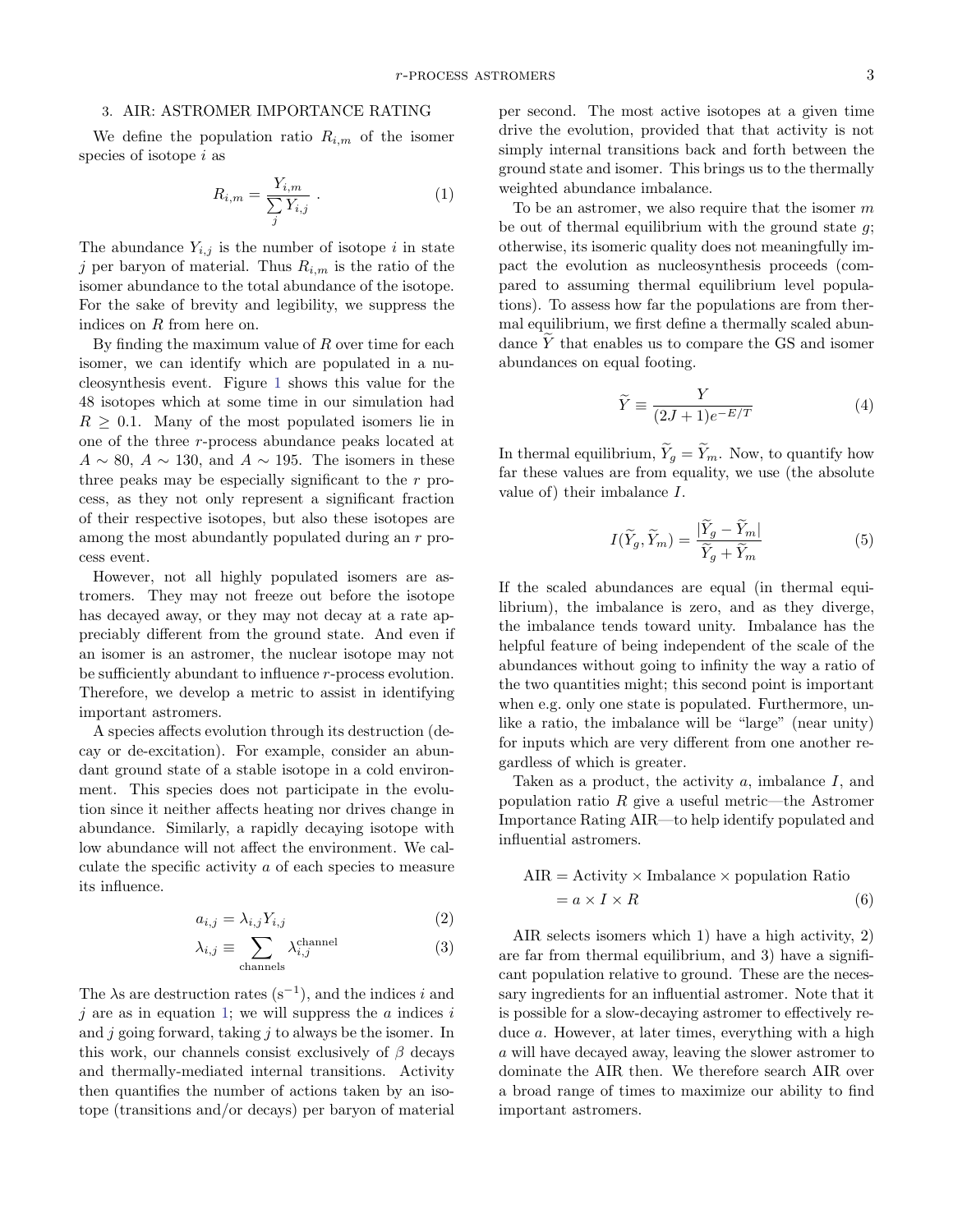

<span id="page-3-0"></span>**Figure 1.** The maximum isomer population ratio,  $Max(R)$ , over the course of our simulation for isomers populated above 10%. Color indicates approximately the r-process abundance peak the nucleus resides in; see figure [2.](#page-3-1)



<span id="page-3-1"></span>Figure 2. Influential r-process astromers ranked by their Astromer Importance Rating, AIR. We show isotopes with AIR values that appear among the top five at some point in our simulation. Color indicates approximately the r-process abundance peak the nucleus resides in: 1st (blue), 2nd (red), or 3rd (green).

### 4. RESULTS

We computed the AIR for every nuclear isotope in our simulation to isolate influential astromers. Figure [2](#page-3-1) shows the AIR for the 25 isotopes which, at some simulation timestep, are among the top 5 most important astromers as ranked by AIR.

Figure [2](#page-3-1) shows that the most dominant first peak astromers (blue) are relevant for about 1 day with only  $95Nb$  contributing after 100 days. A surprising contender on the timescale of a day is  ${}^{85}$ Kr, which is most famous as an s-process branch point. In the r-process, it has the highest AIR from ∼0.5 to 1 day due to the  $> 90\%$  feeding of the isomer by  ${}^{85}Br$ . This greatly accelerates the decay to  ${}^{85}$ Rb, and it may produce an electromagnetic signal.

In contrast with the first peak astromers, those located in the second peak (red) persist over much of our simulation, ranging from 0.01 to 10, 000 days. As a result, they have the potential to affect many aspects of the evolution throughout a range of observational timescales. At the earliest times in our simulation, around 0.01 days, we note the formation and large AIR of  $^{128,130}$ Sb and  $^{131}$ Te, which contribute alongside a number of additional isomers located in the first and third peaks. By 30 days, all remaining isomers are located among the second peak nuclei, the most notable of which include <sup>125</sup>,<sup>127</sup>Te. Finally, we identify the particularly interesting isomer in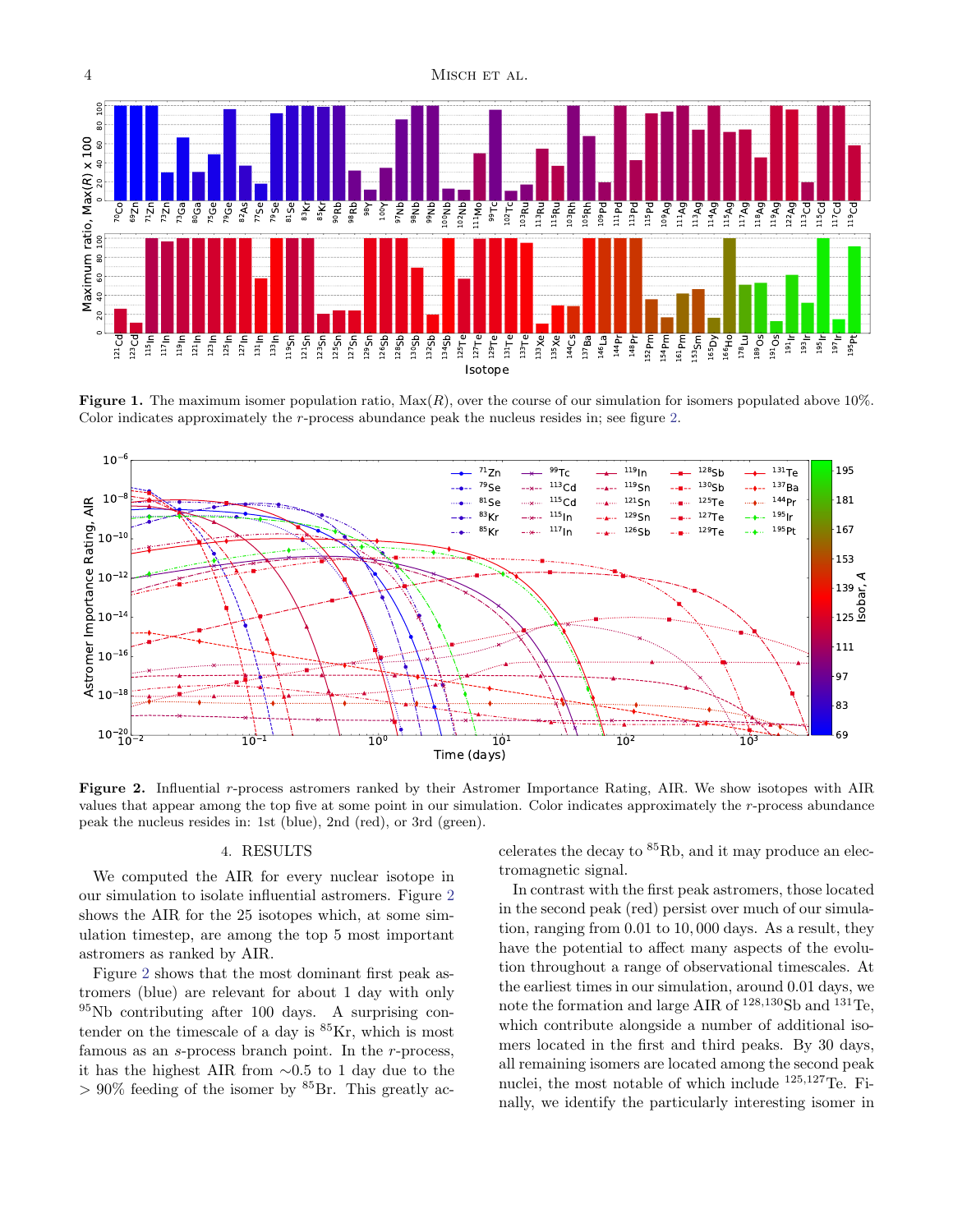<sup>129</sup>Te. It remains important across all epochs of our simulation, from 0.01 days to 1 year, reflecting a complex interplay between the  $\beta$ -decay feeding parent, thermal excitation, and de-excitation.

We identify <sup>195</sup>Pt as the dominant astromer located in the third  $r$  process peak (green). In contrast with the conventional assumption that this isotope is stable upon population via the ground state  $\beta$  decay of <sup>195</sup>Ir, our calculations show that the isomer of <sup>195</sup>Pt may be populated directly from the  $\beta$  decay of the isomer of <sup>195</sup>Ir. The <sup>195</sup>Pt isomer de-excites on a timescale of  $\sim$ 4 days, which is relevant to the study of electromagnetic signals associated with the r process.

Notably, there is one species in Figure [2](#page-3-1) that does not appear in Figure [1:](#page-3-0)  $95Nb$ . This is because while the isomer might not be heavily populated relative to the ground state (low  $R$ ), it has a comparatively high activity a and a large thermal population imbalance I.

In the interest of readability, Figure [2](#page-3-1) shows only those astromers which rank in the top 5 by AIR. When we expand our enumeration of r-process astromers to include the top 10, we identify only 11 additional astromers. This highlights the effectiveness of AIR as a filter for distinguishing astromers from the broader population of isomers: the list of isomers identified as astromers is relatively insensitive to the particular choice of AIR top-N. We summarize our expanded (top 10) list of astromers in Table [1.](#page-5-0)

The astromers identified in Table [1](#page-5-0) that change  $\beta$ decay rates will affect r-process heating. Some (e.g.  $115\text{Cd}, 127,129,131\text{Te}$  will defer heating by delaying decay, while others (e.g.  $85$ Kr,  $128,130$ Sb) partially counteract this trend by accelerating decay.

Furthermore, astromers may generate identifiable xray or  $\gamma$ -ray signals either directly through de-excitation  $(^{85}\text{Kr},^{115}\text{In},^{119}\text{Sn},^{131,133}\text{Xe},^{195}\text{Pt})$  or indirectly subsequent to  $\beta$  decay (any with  $T_{1/2} \gtrsim 1$  day). Such isomers could be used to directly associate future  $r$  process observations with the production of specific nuclei.

We emphasize two points about the relationship between available nuclear data and our astromer calculations. First, more complete excited-state data would improve our ground state  $\leftrightarrow$  isomer transition rates. Specifically, measurements of intermediate state halflives and  $\gamma$  intensities enable more reliable calculations of thermally mediated transition rates. This is exemplified by <sup>128</sup>Sb, whose isomer dramatically accelerates the decay of the  $A = 128$  mass chain. All measured excited states in this nucleus connect to the isomer—which itself has an unknown energy—and the missing links to ground suppress our calculated transition rate.



<span id="page-4-0"></span>**Figure 3.** Radioactive heating from  $\beta$ -decay with and without isomers. We find a 25% increase in heating from the inclusion of isomers between three and one hundred days.

Second, we need more complete  $\beta$  intensities to compute reliable feeding factors. Because we assume that decays with unpublished intensities always go to ground in the daughter, we preclude the possibility that such decays populate a daughter isomer. The production of <sup>170</sup>Ho is one example of this issue: the  $\beta$  intensities of  $170$ <sub>Dy</sub> are unknown, leading to our inability to effectively calculate the feeding factors into the <sup>170</sup>Ho isomer [\(Misch et al.](#page-7-20) [2020\)](#page-7-20). The  $A = 115$  and  $A = 129$  mass chains are particularly striking examples of missing  $\beta$ decay information. While the feeding factors from the <sup>115</sup>Cd and <sup>129</sup>Sn parents are measured, we lack data on how multiple earlier ancestors populate isomers in those parents. Experimental and theoretical efforts to quantify unknown  $\beta$  intensities would improve understanding of the population of astromers in r-process events.

One of the key roles that isomers have recently been proposed to play is in adjusting the timescale on which nuclear energy is released during the radioactive decay towards stability immediately following r-process nucleosynthesis [\(Fujimoto & Hashimoto](#page-6-13) [2020\)](#page-6-13). To investigate the possibility of these effects, we performed calculations for the radioactive heating of r-process material both with and without the consideration of isomers. We show our calculations of these two heating rates as a function of time in Figure [3.](#page-4-0)

Within the first day, astromers effectively store energy by slowing radioactive decay towards stability as a re-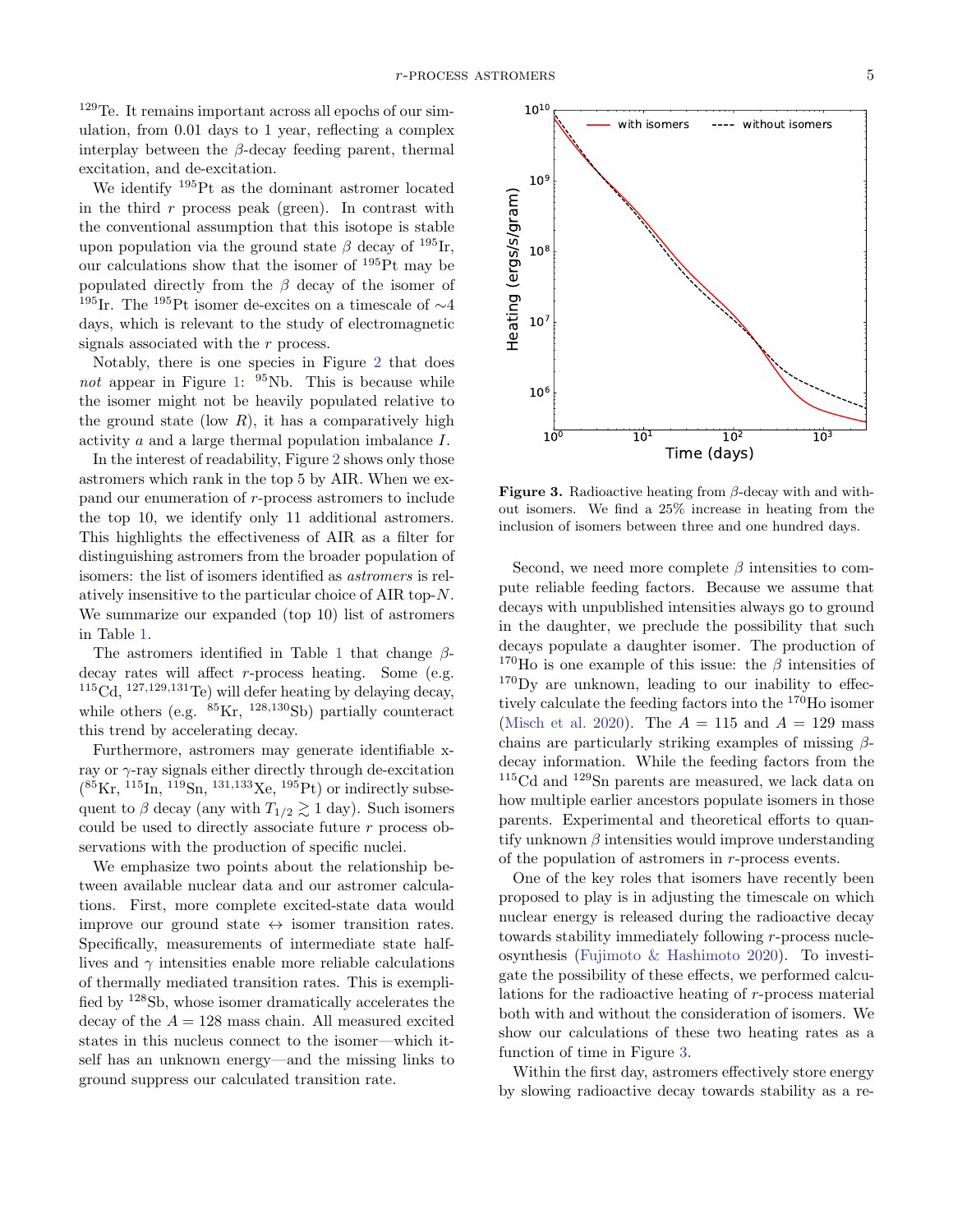### <span id="page-5-0"></span> $6$  MISCH ET AL.

Table 1. Astromer importance rating (AIR) top 10 selected at each time point  $t \gtrsim 15$  min. We use g and m to indicate the ground state and isomer, respectively. The isomer energy is  $E_m$ , and the  $J^{\pi}$  are the spin and parity of the respective levels (parentheses denote uncertain  $J^{\pi}$ ). The half-lives  $(T_{1/2})$  and  $\beta$ -decay branching for the isomer  $(B_{m\beta})$  are as measured in the laboratory;  $B_{m\beta}$  is the percent of isomer decays which are  $\beta$  decays rather than internal transitions to another nuclear state.  $T_{pop}$  is the approximate timescale on which the isotope is populated, and Notes gives some brief comments on the nucleus.

| Isotope                              | $E_m$            | $J_g^{\pi}$ | $J_m^\pi$    | $T_{1/2g}$                                                                    | $T_{1/2, m}$         | $B_{m\beta}$     | $T_{pop}$          | <b>Notes</b>                                                                        |
|--------------------------------------|------------------|-------------|--------------|-------------------------------------------------------------------------------|----------------------|------------------|--------------------|-------------------------------------------------------------------------------------|
|                                      | (keV)            |             |              | (s)                                                                           | (s)                  | $(\%)$           |                    |                                                                                     |
| $\overline{69}$ Zn                   | 438.636          | $1/2^{-}$   | $9/2^+$      | $3.38\times10^3$                                                              | $4.95 \times 10^{4}$ | 0.033            | $3 \text{ min}$    | $\lambda^{\beta}$ slowed for 14 hours, EM signal <sup><i>a</i></sup>                |
| $\rm ^{71}Zn$                        | 157.7            | $1/2^{-}$   | $9/2^+$      | $1.47 \times 10^{2}$                                                          | $1.43 \times 10^{4}$ | 100              | $20\mathrm{~s}$    | $\lambda^\beta$ slowed for 4 hours                                                  |
| ${}^{79}Se$                          | 95.77            | $7/2^+$     | $1/2^{-}$    | $1.03\times10^{13}$                                                           | $2.35 \times 10^{2}$ | 0.056            | $9 \text{ min}$    | $T_{1/2, m} < T_{pop}$ , no new effect                                              |
| ${}^{81}Se$                          | 103.00           | $1/2^{-}$   | $7/2^+$      | $1.11 \times 10^{3}$                                                          | $3.44 \times 10^{3}$ | 0.051            | $30\mathrm{~s}$    | $\lambda^{\beta}$ slowed for 1 hour                                                 |
| $^{83}\mathrm{Kr}$                   | 41.5575          | $9/2^+$     | $1/2^{-}$    | $\operatorname{stable}$                                                       | $6.59\times10^3$     | $\boldsymbol{0}$ | $2.5~\mathrm{h}$   | $\gamma$ only, likely no effect                                                     |
| $^{85}\mathrm{Kr}$                   | 304.871          | $9/2^+$     | $1/2^{-}$    | $3.39 \times 10^{8}$                                                          | $1.61 \times 10^{4}$ | 78.8             | $3 \text{ min}$    | $\lambda^{\beta}$ accelerated for 5 hr <sup>b</sup> , EM signal <sup><i>a</i></sup> |
| $^{93}\mathrm{Nb}$                   | $30.77\,$        | $9/2^+$     | $1/2^{-}$    | $_{\rm stable}$                                                               | $5.09\times10^8$     | $\boldsymbol{0}$ | $1.6$ Myr          | $T_{1/2}$ < $T_{pop}$ , no new effect                                               |
| $^{95}\mathrm{Nb}$                   | 235.69           | $9/2^+$     | $1/2^{-}$    | $3.02\times10^6$                                                              | $3.12\times10^5$     | $5.6\,$          | 64d                | $T_{1/2} < T_{pop}$ , no new effect                                                 |
| $^{97}{\rm Nb}$                      | 743.35           | $9/2^+$     | $1/2^{-}$    | $4.33 \times 10^{3}$                                                          | $5.87 \times 10^{1}$ | $\boldsymbol{0}$ | $17\ \mathrm{h}$   | $T_{1/2} < T_{pop}$ , no new effect                                                 |
| $\overline{^{99}}\mathrm{Tc}$        | 142.684          | $9/2^+$     | $1/2^{-}$    | $6.66\times10^{12}$                                                           | $2.16 \times 10^{4}$ | 0.0037           | $66\ \mathrm{h}$   | $T_{1/2, m} < T_{pop}$ , no new effect                                              |
| $\overline{^{113}}\text{Cd}$         | 263.54           | $1/2^+$     | $11/2^-$     | $2.54\times10^{23}$                                                           | $4.45\times10^8$     | 99.86            | $6\,$ h            | low $Y_m$ , long $T_{1/2}$ , likely unobservable                                    |
| $\rm ^{115}Cd$                       | $181.0\,$        | $1/2^+$     | $(11/2)^{-}$ | $1.92 \times 10^{5}$                                                          | $3.85\times10^6$     | 100              | $20 \text{ min}$   | $\lambda^{\beta}$ slowed for 45 d                                                   |
| ${}^{117}\mathrm{Cd}$                | 136.4            | $1/2^+$     | $(11/2)^{-}$ | $8.96 \times 10^{3}$                                                          | $1.21 \times 10^{4}$ | 100              | $70\mathrm{~s}$    | $\lambda^{\beta}$ slowed for 3.4 h                                                  |
| $^{115}\mathrm{In}$                  | 336.244          | $9/2^+$     | $1/2^{-}$    | $1.39\times10^{22}$                                                           | $1.61\times10^4$     | $5.0\,$          | $54\ \mathrm{h}$   | <sup>115</sup> Sn production boosted, EM signal <sup><math>a</math></sup>           |
| $^{117}\mathrm{In}$                  | 315.303          | $9/2^+$     | $1/2^{-}$    | $2.59 \times 10^{3}$                                                          | $6.97 \times 10^{3}$ | 52.9             | $3\,$ h            | $T_{1/2}$ < $T_{pop}$ , no new effect                                               |
| $^{119}\mathrm{In}$                  | 311.37           | $9/2^+$     | $1/2^{-}$    | $1.44 \times 10^{2}$                                                          | $1.08 \times 10^{3}$ | 95.6             | $3 \text{ min}$    | $\lambda^{\beta}$ slowed for 18 min                                                 |
| $\overline{^{119}}\rm{Sn}$           | 89.531           | $1/2^+$     | $11/2^{-}$   | $% \left\vert \cdot \right\rangle \left\vert \cdot \right\rangle$ stable      | $2.53 \times 10^{7}$ | $\boldsymbol{0}$ | $3-18$ min         | $EM$ signal <sup><math>a</math></sup>                                               |
| $^{121}{\rm Sn}$                     | $6.31\,$         | $3/2^+$     | $11/2^-$     | $9.73 \times 10^{4}$                                                          | $1.39\times10^9$     | 22.4             | $4~\mathrm{min}$   | $\lambda^{\beta}$ slowed for 44 yr, EM signal <sup><i>a</i></sup>                   |
| $^{129}{\rm Sn}$                     | 35.15            | $3/2^+$     | $11/2^{-}$   | $1.34 \times 10^{2}$                                                          | $4.14 \times 10^{2}$ | 100              | $1\mathrm{\ s}$    | $\lambda^\beta$ slowed for 7 min                                                    |
| 126Sb                                | 17.7             | $(8^{-})$   | $(5^+)$      | $1.07\times10^6$                                                              | $1.15 \times 10^{3}$ | 86               | $230 \;{\rm kyr}$  | $T_{1/2} < T_{pop}$ , no new effect                                                 |
| $^{128}{\rm Sb}$                     | $0.0+\mathrm{X}$ | $8^-$       | $5^+$        | $3.26 \times 10^{4}$                                                          | $6.25 \times 10^{2}$ | 96.4             | $1\,$ h            | $\lambda^{\beta}$ accelerated to 11 min $T_{1/2}{}^{b}$                             |
| $^{130}Sb$                           | $4.8\,$          | $(8^{-})$   | $(4,5)^+$    | $2.37\times10^3$                                                              | $3.78\times10^2$     | 100              | 4 min              | $\lambda^{\beta}$ accelerated to 6.3 min $T_{1/2}{}^{b}$                            |
| $\overline{\text{ }^{125}\text{Te}}$ | 144.775          | $1/2^+$     | $11/2^{-}$   | $_{\rm stable}$                                                               | $4.96 \times 10^{6}$ | $\boldsymbol{0}$ | 3 yr               | $T_{1/2, m} < T_{pop}$ , no new effect                                              |
| $^{127}\mathrm{Te}$                  | 88.23            | $3/2^+$     | $11/2^{-}$   | $3.37\times10^4$                                                              | $9.17\times10^6$     | 2.4              | $4\ \mathrm{d}$    | $\lambda^{\beta}$ slowed for 100 d, EM signal <sup><i>a</i></sup>                   |
| $^{129}\mathrm{Te}$                  | 105.51           | $3/2^+$     | $11/2^{-}$   | $4.18 \times 10^{3}$                                                          | $2.9\times10^6$      | 36               | $4.5~\mathrm{h}$   | $\lambda^{\beta}$ slowed for 34 d, EM signal <sup><i>a</i></sup>                    |
| $^{131}\mathrm{Te}$                  | 182.258          | $3/2^+$     | $11/2^{-}$   | $1.5\times10^3$                                                               | $1.2 \times 10^{5}$  | 74.1             | $23~\mathrm{min}$  | $\lambda^{\beta}$ slowed for 33 h, EM signal <sup><i>a</i></sup>                    |
| $^{133}\mathrm{Te}$                  | 334.26           | $(3/2^+)$   | $(11/2^{-})$ | $7.5\times10^2$                                                               | $3.32 \times 10^{3}$ | 83.5             | $2.5~\mathrm{min}$ | $\lambda^{\beta}$ slowed for 1 h                                                    |
| $\overline{^{131}}\text{Xe}$         | 163.930          | $3/2^+$     | $11/2^{-}$   | $_{\rm stable}$                                                               | $1.02\times10^6$     | $\boldsymbol{0}$ | $8\ \mathrm{d}$    | $EM$ signal <sup><math>a</math></sup>                                               |
| $^{133}\mathrm{Xe}$                  | 233.221          | $3/2^+$     | $11/2^-$     | $4.53 \times 10^{5}$                                                          | $1.9 \times 10^{5}$  | $\boldsymbol{0}$ | $21\ \mathrm{h}$   | $EM$ signal <sup><math>a</math></sup>                                               |
| $^{137}\rm{Ba}$                      | 661.659          | $3/2^+$     | $11/2^{-}$   | $% \left\vert \cdot \right\rangle \left\vert \cdot \right\rangle$ stable      | $1.53 \times 10^{2}$ | $\boldsymbol{0}$ | 30 <sub>yr</sub>   | $T_{1/2}$ < $T_{pop}$ , no new effect                                               |
| $^{144}\mathrm{Pr}$                  | 59.03            | $0^-$       | $3-$         | $1.04 \times 10^{3}$                                                          | $4.32 \times 10^{2}$ | 0.07             | $285~\mathrm{d}$   | $T_{1/2}$ < $T_{pop}$ , no new effect                                               |
| $\overline{^{166}}$ Ho               | 5.969            | $0-$        | $7-$         | $9.66 \times 10^{4}$                                                          | $3.79\times10^{10}$  | 100              | $82\ \mathrm{h}$   | $\lambda^{\beta}$ slowed for 1200 y                                                 |
| $\overline{^{189}}\text{Os}$         | $30.82\,$        | $3/2^{-}$   | $9/2^{-}$    | $% \left\vert \cdot \right\rangle$ stable                                     | $2.09 \times 10^{4}$ | $\boldsymbol{0}$ | $1\ \mathrm{d}$    | $T_{1/2}$ < $T_{pop}$ , no new effect                                               |
| $\overline{^{191}\text{Ir}}$         | 171.29           | $3/2^+$     | $11/2^{-}$   | $% \left\vert \left( \mathbf{1}_{\mathbf{1}}\right) _{i}\right\rangle$ stable | $4.90\times10^{0}$   | $\boldsymbol{0}$ | $16\ \mathrm{d}$   | $T_{1/2, m} < T_{pop}$ , no new effect                                              |
| $^{195}\mathrm{Ir}$                  | 100              | $3/2^+$     | $11/2^-$     | $8.24 \times 10^{3}$                                                          | $1.32 \times 10^{4}$ | 95               | 7 min              | feeds <sup>195</sup> Pt isomer <sup><math>c</math></sup>                            |
| 195pt                                | 259.077          | $1/2^{-}$   | $13/2^+$     | $\operatorname{stable}$                                                       | $3.46\times10^5$     | $\overline{0}$   | $4\,$ h            | $\mathrm{EM}$ signal $^a$                                                           |

<sup>a</sup>EM signals (detectable x-rays and  $\gamma$ -rays) are *possible*, but we do not study them carefully here.

<sup>b</sup> Nearly all parent  $\beta$  decay feeds the isomer, effectively bypassing the longer-lived ground state.

<sup>c</sup> To explore <sup>195</sup>Pt isomer population, we assume all <sup>195</sup>Os  $\beta$  decay feeds the <sup>195</sup>Ir isomer (actual feeding unknown).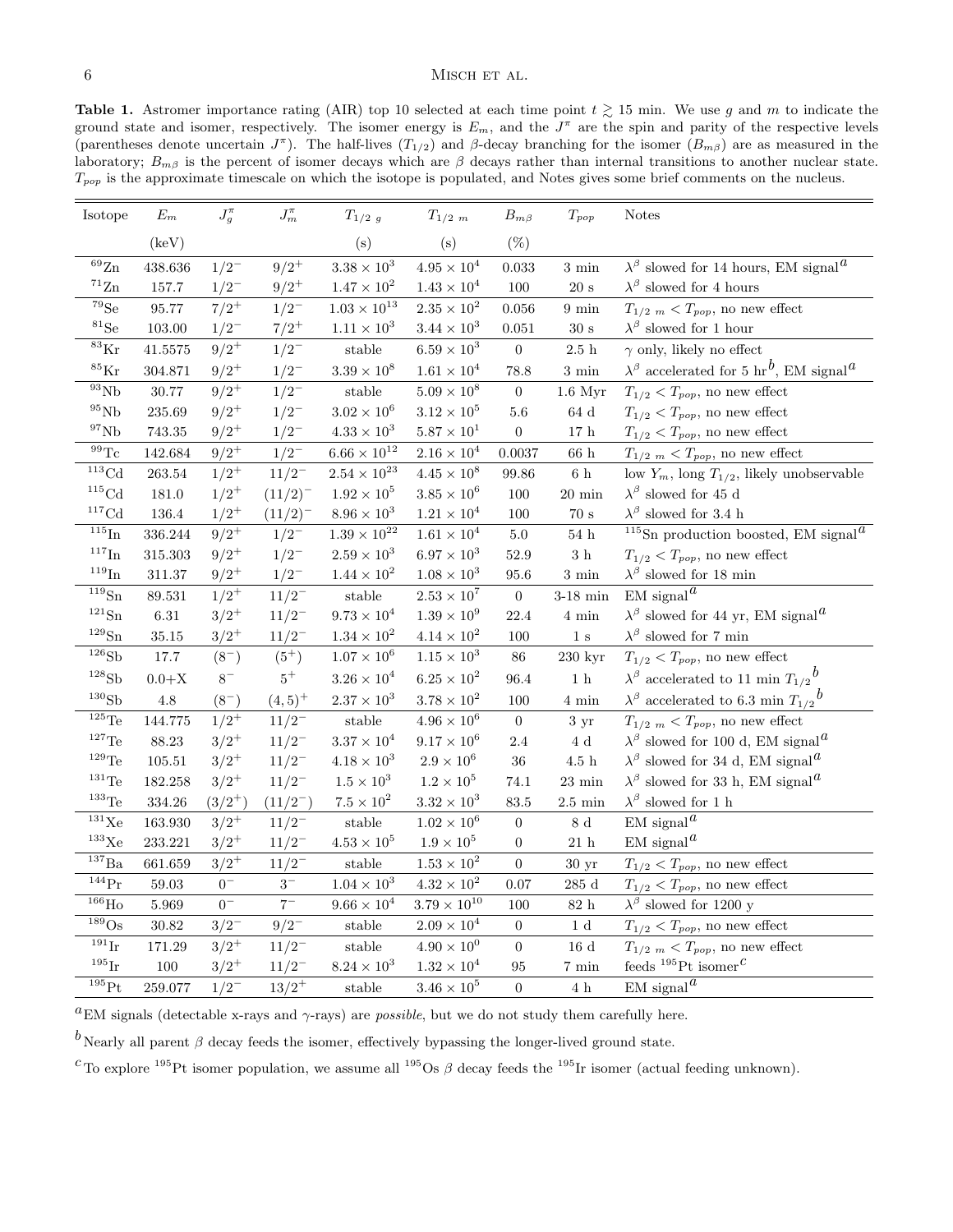sult of their (on average) comparatively longer half-lives. On longer timescales (10-100 days), the slower decay of these astromers leads to a gradual release of the energy they had previously retained, with the effect of boosting the heating by about 25%. Analogous cycles of energy retention and release by astromers tend to repeat on longer timescales, the next of which begins around 200 days. We find the inclusion of temperature-dependent  $\beta$ -decay rates, as well as thermally induced excitation and spontaneous/thermally stimulated de-excitation between long-lived nuclear states, tempers the dramatic effects suggested by [Fujimoto & Hashimoto](#page-6-13) [\(2020\)](#page-6-13).

# 5. CONCLUSIONS

We have calculated temperature-dependent production and destruction rates ( $\beta$  decay and internal transitions) using available data for all known neutron-rich isomers that may participate in the rapid neutron capture process. We show for the first time that nuclear isomers are dynamically populated in an r-process event.

We focus on those populated isomers of notable astrophysical importance, and refer to these as astromers. Our nucleosynthesis simulations for the radioactive decay of r process nuclei, in combination with our newly defined Astromer Importance Rating, AIR, facilitates the identification of influential r-process astromers.

Our work highlights the need for careful treatment of isomeric states when simulating the many and varied aspects of r-process nucleosynthesis. This is especially true when attempting to incorporate astromers that may

originate from fission deposition or be dynamically produced and/or destroyed at early times when neutron capture is still active.

Current [\(Zhang et al.](#page-7-27) [2019;](#page-7-27) [Orford et al.](#page-7-28) [2020;](#page-7-28) [Nesterenko et al.](#page-7-29) [2020;](#page-7-29) [Walker et al.](#page-7-30) [2020\)](#page-7-30) and future studies at radioactive beam facilities that focus on elucidating the properties of nuclear isomers will help to refine our astromer predictions and strengthen our understanding of the creation of the heavy elements. This work provides fresh motivation for experimental campaigns to measure the beyond-ground-state properties such as excited state half-lives and  $\gamma$ -ray intensities that astromer evolution relies on.

#### ACKNOWLEDGMENTS

We thank A. Couture, C. Fryer, B. Meyer, and F. Timmes for valuable discussions. G.W.M., T.M.S. and M.R.M. were supported by the US Department of Energy through the Los Alamos National Laboratory (LANL). LANL is operated by Triad National Security, LLC, for the National Nuclear Security Administration of U.S. Department of Energy (Contract No. 89233218CNA000001). G.W.M and M.R.M. were partly supported by the Laboratory Directed Research and Development program of LANL under project number 20190021DR. T.M.S. was partly supported by the Fission In R-process Elements (FIRE) Topical Collaboration in Nuclear Theory, funded by the U.S. Department of Energy.

## REFERENCES

- <span id="page-6-12"></span>Abbott, B. P., Abbott, R., Abbott, T. D., et al. 2017, ApJL, 848, L12, doi: [10.3847/2041-8213/aa91c9](http://doi.org/10.3847/2041-8213/aa91c9)
- <span id="page-6-11"></span>Abia, C., Busso, M., Gallino, R., et al. 2001, The Astrophysical Journal, 559, 1117
- <span id="page-6-1"></span>Andreev, A. V., Savel'ev, A. B., Stremoukhov, S. Y., & Shoutova, O. A. 2019, Phys. Rev. A, 99, 013422, doi: [10.1103/PhysRevA.99.013422](http://doi.org/10.1103/PhysRevA.99.013422)
- <span id="page-6-5"></span>Aprahamian, A., & Sun, Y. 2005, Nature Physics, 1, 81, doi: [10.1038/nphys150](http://doi.org/10.1038/nphys150)
- <span id="page-6-15"></span>Arnould, M., Goriely, S., & Takahashi, K. 2007, PhR, 450, 97, doi: [10.1016/j.physrep.2007.06.002](http://doi.org/10.1016/j.physrep.2007.06.002)
- <span id="page-6-14"></span>Audi, G., Kondev, F. G., Wang, M., Huang, W. J., & Naimi, S. 2017, Chin. Phys. C, 41, 030001, doi: [10.1088/1674-1137/41/3/030001](http://doi.org/10.1088/1674-1137/41/3/030001)
- <span id="page-6-9"></span>Banerjee, P., Misch, G. W., Ghorui, S. K., & Sun, Y. 2018, Physical Review C, 97, 065807
- <span id="page-6-3"></span>Brown, B., & Rae, W. 2014, Nuclear Data Sheets, 120, 115

<span id="page-6-2"></span>Brown, D., Chadwick, M., Capote, R., et al. 2018, Nuclear Data Sheets, 148, 1 ,

doi: [https://doi.org/10.1016/j.nds.2018.02.001](http://doi.org/https://doi.org/10.1016/j.nds.2018.02.001)

- <span id="page-6-10"></span>Coc, A., Porquet, M.-G., & Nowacki, F. 1999, PhRvC, 61, 015801, doi: [10.1103/PhysRevC.61.015801](http://doi.org/10.1103/PhysRevC.61.015801)
- <span id="page-6-7"></span>Diehl, R., Dupraz, C., Bennett, K., et al. 1995, A&A, 298, 445
- <span id="page-6-4"></span>Dracoulis, G. D., Walker, P. M., & Kondev, F. G. 2016, Reports on Progress in Physics, 79, 076301, doi: [10.1088/0034-4885/79/7/076301](http://doi.org/10.1088/0034-4885/79/7/076301)
- <span id="page-6-13"></span>Fujimoto, S.-i., & Hashimoto, M.-a. 2020, MNRAS, 493, L103, doi: [10.1093/mnrasl/slaa016](http://doi.org/10.1093/mnrasl/slaa016)
- <span id="page-6-8"></span>Gupta, S. S., & Meyer, B. S. 2001, Physical Review C, 64, 025805
- <span id="page-6-0"></span>Hahn, O. 1921, Naturwissenschaften, 9, 84, doi: [10.1007/BF01491321](http://doi.org/10.1007/BF01491321)
- <span id="page-6-6"></span>Hayakawa, T., Shizuma, T., Chiba, S., et al. 2009, ApJ, 707, 859, doi: [10.1088/0004-637X/707/2/859](http://doi.org/10.1088/0004-637X/707/2/859)